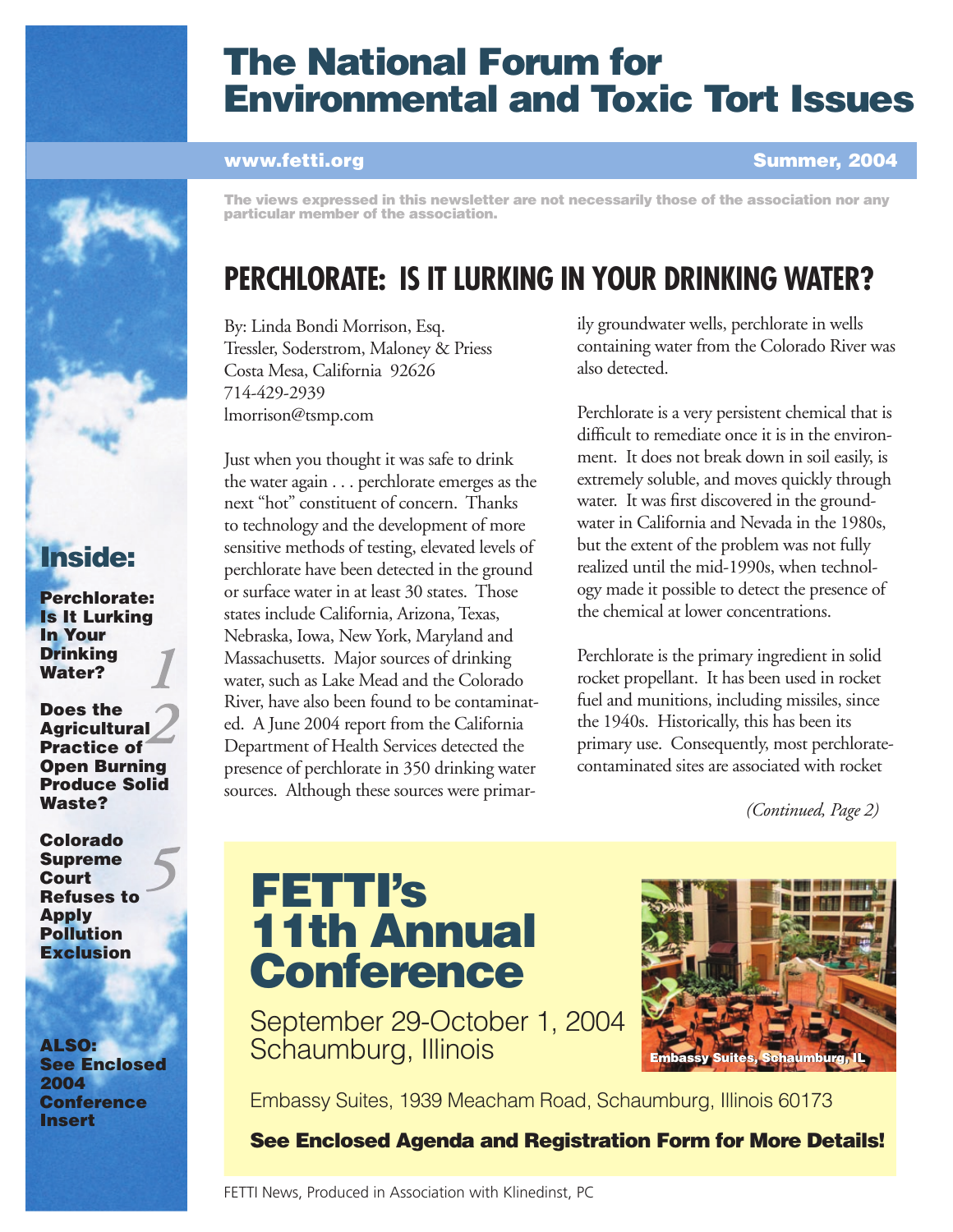## **PERCHLORATE (Cont.)**

manufacturing and testing facilities, and include disposal sites. Perchlorate salts have also been used in electronic tubes, car air bags, leather tanning and fireworks.

According to the U.S. Environmental Protection Agency ("USEPA"), perchlorate interferes

with the normal operation of the thyroid gland, which regulates metabolism. In children, the thyroid gland also plays a major part in development. Disruption of the thyroid function has also been reported to cause thyroid tumor formation.

At the legislative level, perchlorate has been a hot topic of discussion in recent months, in part because there is no federal drinking water standard which defines "safe" levels. After conducting a risk assessment, the USEPA set a recommended safe dose for drinking water.

However, the U.S. Department of Defense has disagreed with the USEPA over what should be considered a safe dose. A review of the USEPA's risk assessment is presently being conducted. A "maximum contaminant level" is not expected to be set until, at the earliest, 2007.

In the meantime, both the USEPA and the U.S. Senate have urged the Department of Defense to continue cleaning up its sites which have been contaminated by perchlorate. As of June 2003, the USEPA had identified 27 Department of Defense sites with known perchlorate groundwater contamination, 14 of which were on the Superfund National Priorities List of the most contaminated sites in the country.

Recent studies by an organization called the Environmental Working Group have reportedly found perchlorate in 31 of 32 samples of milk purchased in grocery stores in Southern California. Previously, the group had reported the presence of perchlorate in lettuce grown in the same area. F

## **DOES THE AGRICULTURAL PRACTICE OF OPEN BURNING PRODUCE SOLID WASTE?**

#### Ninth Circuit Court of Appeal rules that grass residue does not constitute solid waste under the Resource Construction and Recovery Act ("RCRA")

By Cyndy Day-Wilson, Esq. Best Best & Krieger LLP San Diego, California 92101 619-525-1300 cyndy.day-wilson@bbklaw.com

An interesting case that pitted a grassroots environmental group against grass farmers has helped to clarify aspects of the Resource Conservation and Recovery Act ("RCRA") and what constitutes solid waste under RCRA. In an attempt to impose a ban on the open burning of grass fields by farmers, Safe Air for

Everyone (a grass-roots non-profit corporation formed by individuals from Northern Idaho, Washington, and Montana) filed a complaint and request for a preliminary injunction with the U.S. District Court for the District of Idaho in May 2002. Safe Air was formed in the fall of 2001 following publication of a letter signed by more than 85 percent of the physicians in Sandpoint, Idaho. The letter called for an immediate end to grass field burning because of the serious health effects caused by the practice. According to its website, the purpose of Safe Air is to "protect the health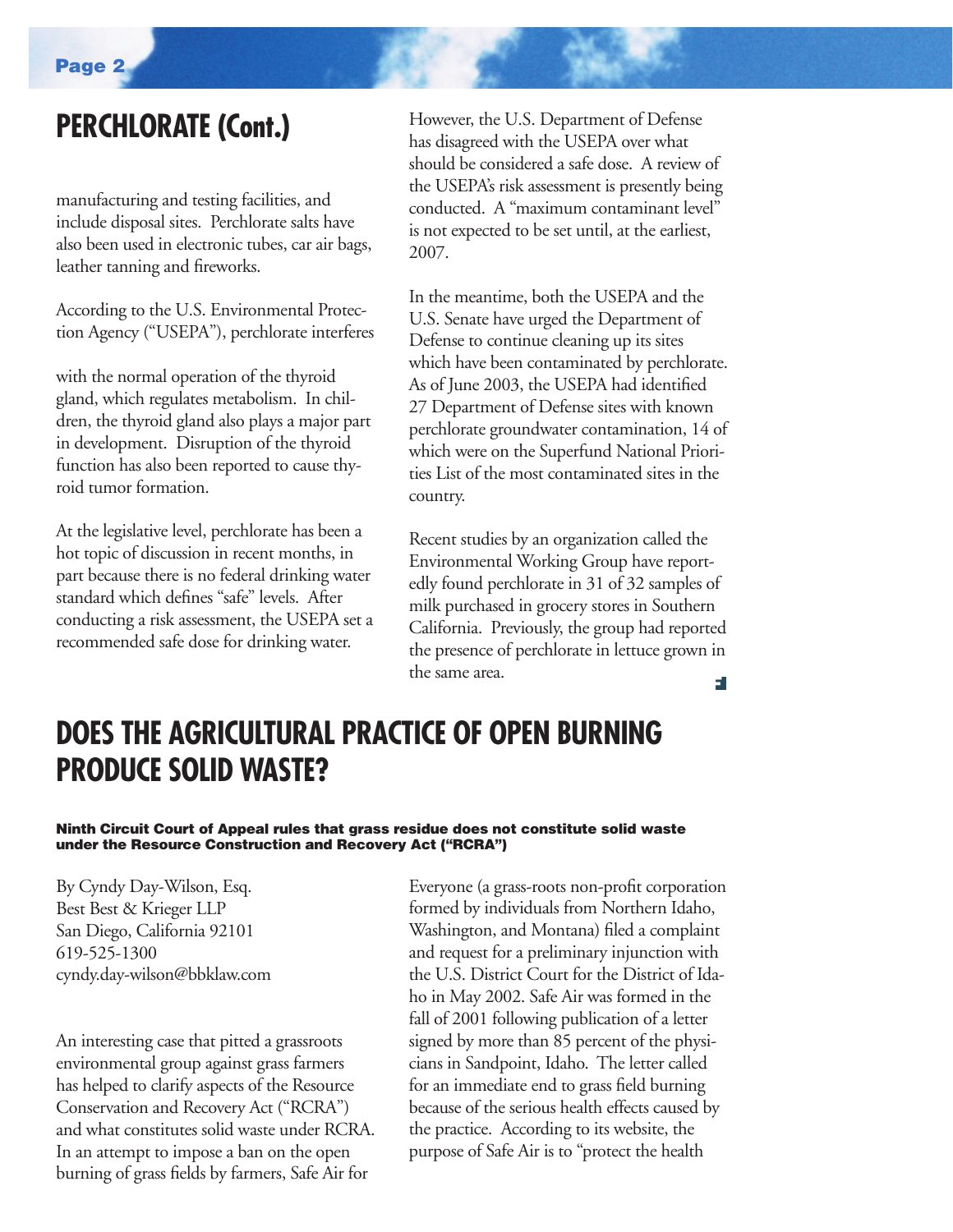### **OPEN BURNING (Cont.)**

of area citizens by ending grass field burning in North Idaho."

Safe Air's lawsuit claimed that the practice of open burning created severe respiratory problems for residents in the areas immediately surrounding the fields where farmers conduct the open burns, especially those residents with cystic fibrosis, chronic heart disease or an inflammatory airway disease including asthma. The defendants included more than 75 grass farmers and corporations involved in Kentucky bluegrass-seed production.

#### The National Forum for **Environmental** and Toxic Tort **Issues**

Summer, 2004

#### **Editors**

Carey Cooper Matthew Wiese Klinedinst PC

#### **Contributors**

Linda Bondi Morrison Tressler, Soderstrom, Maloney & Priess

Cyndy Day-Wilson Best Best & Krieger LLP

Wyman P. Berryessa Tressler, Soderstrom, Maloney & Priess

#### **Website**

www.fetti.org

©2004 FETTI All Rights Reserved

### Why Burn Grass?

The practice of grass burning is not new. Beginning in the 1940's, farmers burned postharvest straw residue as an easy and economical means of clearing the straw from fields and controlling diseases, insects and weeds.

According to witnesses for the defendants who testified at the hearing on the preliminary injunction, Kentucky bluegrass is typically planted in the spring and produces seed the following summer. To harvest the seed, the farmers first cut the crop close to the ground (the plants grow 15 - 36 inches tall) to prepare the crop for combining. A combine then separates the seed from the straw, leaving the straw on the field. Bluegrass farmers then burn these straw remnants, a practice referred to as "open burning."

Farmers claim that the straw contains nutrients that are absorbed into the earth after the burning and help to revitalize the soil. In addition, the grass burning allegedly also kills fungus and pests without the use of chemicals and blackened soil increases sunlight absorption that improves the grass crops' yield.

The impacts to air quality, however, caused by open burning eventually led to legislation in

some states that mandated limits on burning, beginning in the mid-1980s. Grass seed straw is no longer burned in Washington, while only about 10 percent of the grass-seed acres in Oregon are still burned.

### The Basis of the Suit

Safe Air contended that the practice of open burning in Northern Idaho violated RCRA as the grass residue remaining after a Kentucky bluegrass harvest constitutes "solid waste."

In response to the lawsuit, farmers growing and burning Kentucky bluegrass filed an opposition to the motion for preliminary injunction and a motion to dismiss the complaint on the basis of lack of subject matter jurisdiction. The District Court held a hearing on the motion for preliminary injunction at which 23 witnesses gave testimony over a twoday period. A week after the hearing, Judge Edward Lodge of the District Court dismissed the complaint, "concluding that it was without jurisdiction to resolve Safe Air's RCRA claim because, inter alia, grass residue did not constitute "solid waste" under RCRA." Safe Air appealed the decision.

On July 1, 2004 the U.S. Court of Appeals for the Ninth Circuit affirmed the lower court's decision, *Safe Air for Everyone v. Meyer, et al.*  2004 DJDAR 8128, in a two-one decision. Judge Ronald Gould wrote the affirming decision for the court. Judge Richard Paez was the sole dissenter.

### What the Appellate Court Said

The Court of Appeals first addressed the unusual procedural posture of the case. The lower court had dismissed Safe Air's claim for lack of subject matter jurisdiction under Federal Rule of Civil Procedure 12(b)(1). The Court of Appeals, however, found that the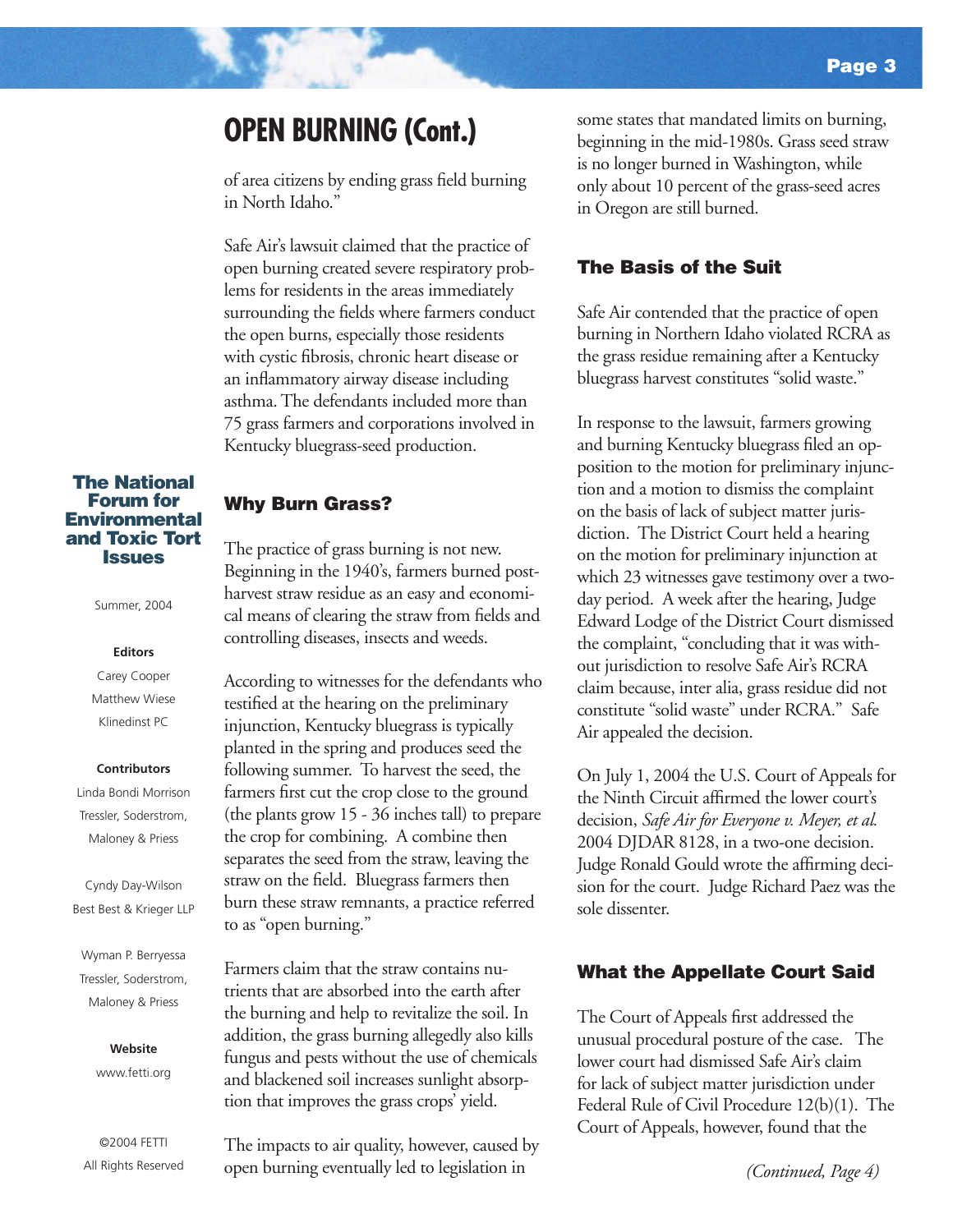### **OPEN BURNING (Cont.)**

District Court erred in characterizing its dismissal of Safe Air's complaint under Rule 12(b)(1) because the jurisdictional issue and substantive issues in this case were so intertwined that the question of jurisdiction was dependent on the resolution of factual issues going to the merits. The Court of Appeals went on to hold that the District Court's order of dismissal was really a grant of summary judgment on the merits in favor of the Bluegrass farmers.

The Court of Appeals' review of the case then focused on RCRA and its definition of "solid waste," interpretations of the statutory language in case law, and RCRA's legislative history to determine if Safe Air had demonstrated a genuine issue of material fact on the issue of whether grass residue is "solid waste" under RCRA.

In the decision, Judge Gould stated that "There is no genuine issue of material fact as to whether grass residue is 'discarded material.' It is not."

### Why Grass Residue Isn't Solid Waste

RCRA defines "Solid Waste" as:

"any garbage, refuse, sludge from a waste treatment plant, water supply treatment plant or air pollution control facility and other discarded material, including solid, liquid, semisolid, or contained gaseous materials resulting from industrial, commercial, mining and agriculture

activities and from community activities but does not include solid or dissolved material in domestic sewage, or solid or dissolved materials in irrigation return flows or industrial discharges which are point sources subject to permits under section 402 of the Federal Water Pollution Control Act,... or source, special nuclear, or byproduct material as defined by the Atomic Energy Act of 1954 "

The statute thus potentially applies to any waste regardless of its physical form. "Solid Waste" is further defined by EPA regulations.

In making the determination that grass residue is not solid waste, the Court of Appeals focused on evidence presented by the defendant farmers that established: "(1) the grass residue is destined for beneficial reuse in a continuous process of growing and harvesting Kentucky bluegrass seeds, …; (2) the Growers reuse grass residue, inter alia, to provide nutrients and to act as a fire accelerant for open burning, as opposed to being kept in storage for potential reuse, …; and (3) the grass residue is being reused by farmers who are its original owners and not by a salvager or reclaimer."

The Court of Appeals thus concluded that there was no genuine issue of material fact as to whether grass residue is "discarded" as defined by RCRA. The Court of Appeals affirmed and concluded that RCRA did not prohibit the Bluegrass Farmers general practice of open burning.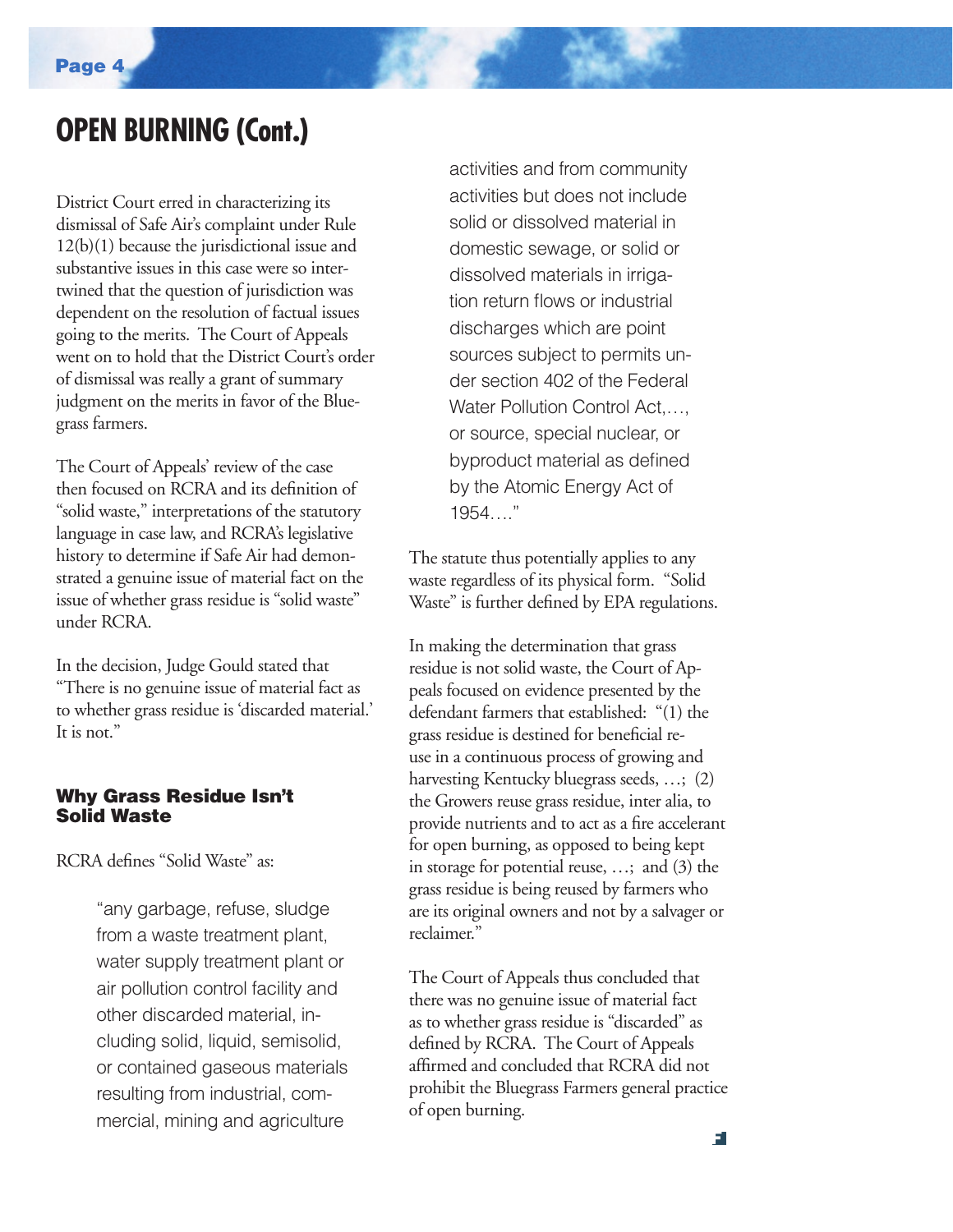Cotter Corporation v. American Empire Surplus Lines, et al.

### **COLORADO SUPREME COURT REFUSES TO APPLY POLLUTION EXCLUSION**

By Wyman P. Berryessa, Esq. Tressler, Soderstrom, Maloney & Priess 3070 Bristol Street, Suite 450 Costa Mesa, CA 92626 (714) 429-2900 wberryessa@tsmp.com

In *Cotter Corporation v. American Empire Surplus Lines, et al.*, 02SC707 (Colo. June 7, 2004), the Colorado Supreme Court, reversed an appellate court's ruling regarding the application of the "qualified pollution exclusion." Cotter Corporation ("Cotter") was sued by several neighboring residents asserting bodily injury and property damage claims arising out of groundwater contamination caused by Cotter's uranium mill operations. Cotter tendered the claims to several of its primary and excess insurers. All of the insurers denied any duty to defend and indemnify Cotter for the claims based on the "qualified pollution exclusions" contained in their policies. The "qualified pollution exclusions" in the insurers' policies excluded coverage for liability arising out of the discharge, dispersal, seepage, etc. (hereinafter referred to collectively as "discharge") of pollutants. However, exceptions contained within the exclusions operated to restore coverage if such discharges were "sudden and accidental."

The source of groundwater contamination from Cotter's uranium mill operation allegedly arose from Cotter's practice of depositing radioactive byproducts known as tailings into unlined tailing ponds. The claims against Cotter asserted that the tailings migrated through the soil surrounding the tailing ponds and onto neighboring properties and

into the groundwater. Cotter argued that the "sudden and accidental" exceptions to the pollution exclusions applied under the following two circumstances: 1) when the insured did not expect or intend the alleged resultant harm caused by the tailings; and 2) when the insured did not expect or intend the migration of the tailings onto neighboring property and into the groundwater.

The insurers argued that the exceptions to the pollution exclusions did not apply because: 1) Cotter intentionally dumped the tailings into the unlined tailing ponds, knowing that the tailings would migrate into the surrounding soil; and 2) the fact that Cotter may not have expected or intended the resulting harm is irrelevant.

The appellate court affirmed the trial court's grant of summary judgment in favor of the insurers by finding that Cotter's lack of knowledge regarding the types of harm that were caused was irrelevant, but that Cotter expected and intended the tailings to migrate into the surrounding soil. Since Cotter expected and intended the migration of the tailings into the surrounding soil, the appellate court reasoned that the discharge could not have been sudden and accidental.

The Colorado Supreme Court first analyzed existing law interpreting similar "qualified pollution exclusions," which have held that "sudden & accidental" means "unexpected and unintended," *Hecla Mining Co. v. N.H. Ins. Co.*, 811 P.2d 1083 (Colo. 1991), and "sudden, unintended, and unexpected" means "unprepared for, unintended, and unexpected"